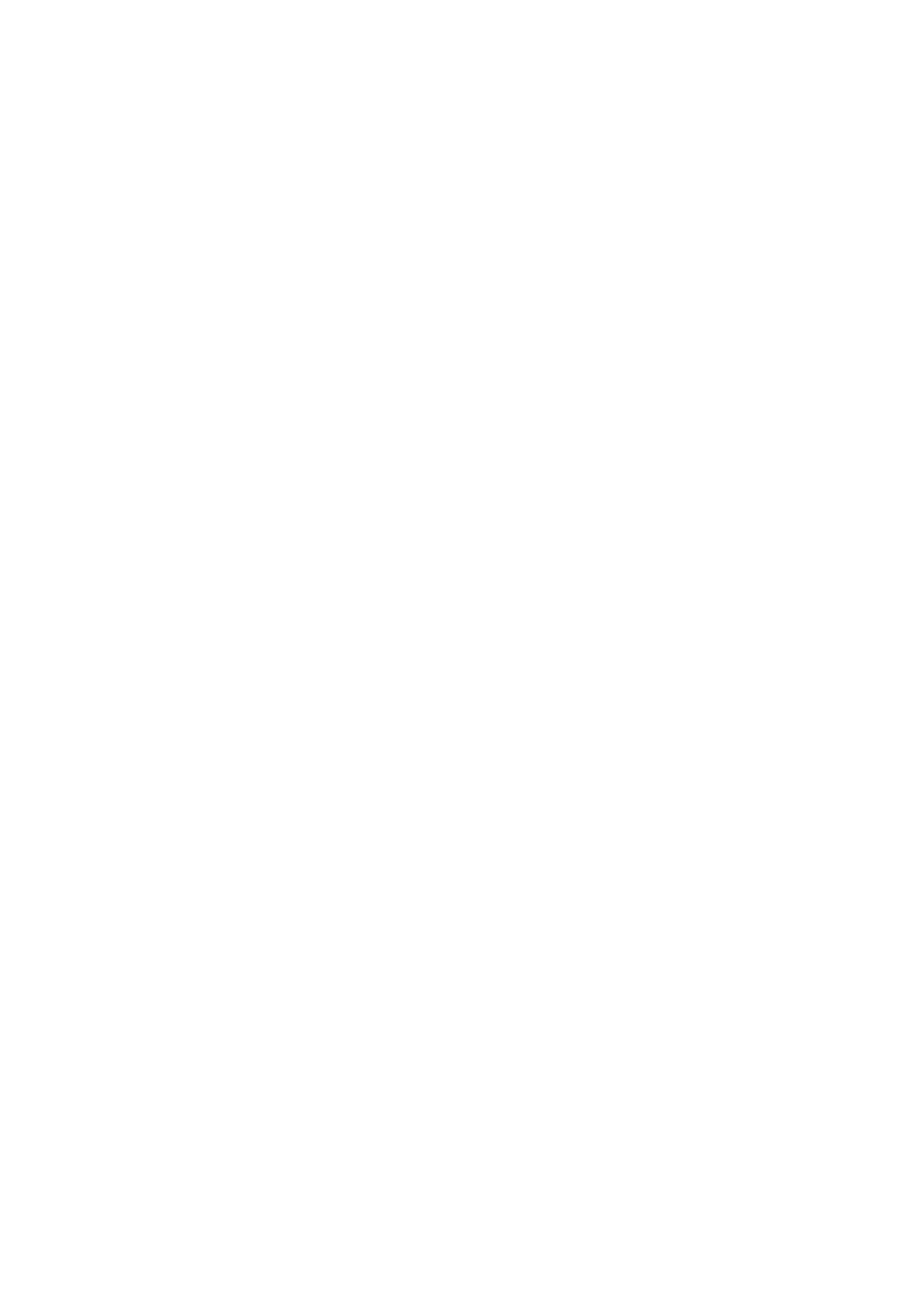<span id="page-2-0"></span>

# **Liquor Amendment Regulation 2008 (No 1)**

**Subordinate Law SL2008-39** 

made under the

**Liquor Act 1975** 

## **Contents**

|                                                 | Page |
|-------------------------------------------------|------|
| Name of regulation                              |      |
| Commencement                                    |      |
| Legislation amended                             |      |
| New section 13                                  |      |
| Further amendments, mentions of s 139 (5)       |      |
| Further amendments, mentions of section 139 (5) |      |
|                                                 |      |

#### J2008-474

Authorised by the ACT Parliamentary Counsel—also accessible at www.legislation.act.gov.au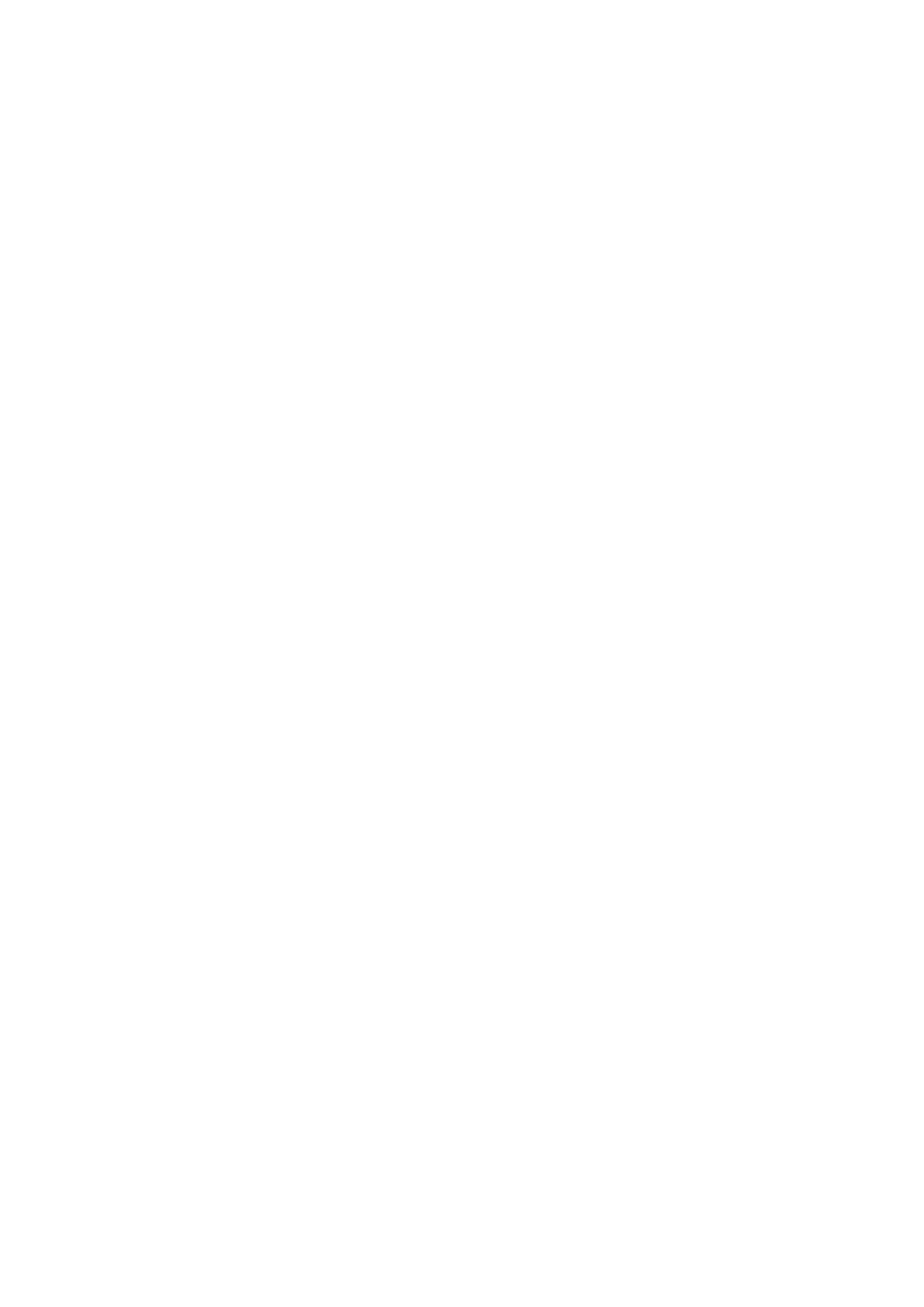<span id="page-4-0"></span>

|                         | <b>Name of regulation</b>                                                                                                                  |
|-------------------------|--------------------------------------------------------------------------------------------------------------------------------------------|
|                         | This regulation is the Liquor Amendment Regulation 2008 (No 1).                                                                            |
| $\overline{2}$          | <b>Commencement</b>                                                                                                                        |
|                         | This regulation commences on the day after its notification day.                                                                           |
|                         | The naming and commencement provisions automatically commence on<br><b>Note</b><br>the notification day (see Legislation Act, $s$ 75 (1)). |
| $\overline{\mathbf{3}}$ | <b>Legislation amended</b>                                                                                                                 |
|                         | This regulation amends the <i>Liquor Regulation 1979</i> .                                                                                 |
| $\boldsymbol{\Lambda}$  | <b>New section 13</b>                                                                                                                      |
|                         | $\frac{1}{2}$                                                                                                                              |

*insert* 

#### **13 Alcohol-free public places—Act, s 139 (6)—Summernats 2009**

- (1) For the Act, section 139 (6), definition of *prescribed public place*, paragraph (c), the public places mentioned in subsection (2) are declared to be public places to which the Act, section 139 applies during the period—
	- (a) beginning at noon on 1 January 2009; and
	- (b) ending at noon on 5 January 2009.
- (2) For subsection (1), the public places are as follows:
	- (a) the Federal Highway;
	- (b) Antill Street between its intersection with the Federal Highway and the entrance to the Australian Heritage Village;
	- (c) Northbourne Avenue north of the southernmost point of its intersection with Macarthur Avenue and Wakefield Avenue;

SL2008-39

Liquor Amendment Regulation 2008 (No 1)

page 1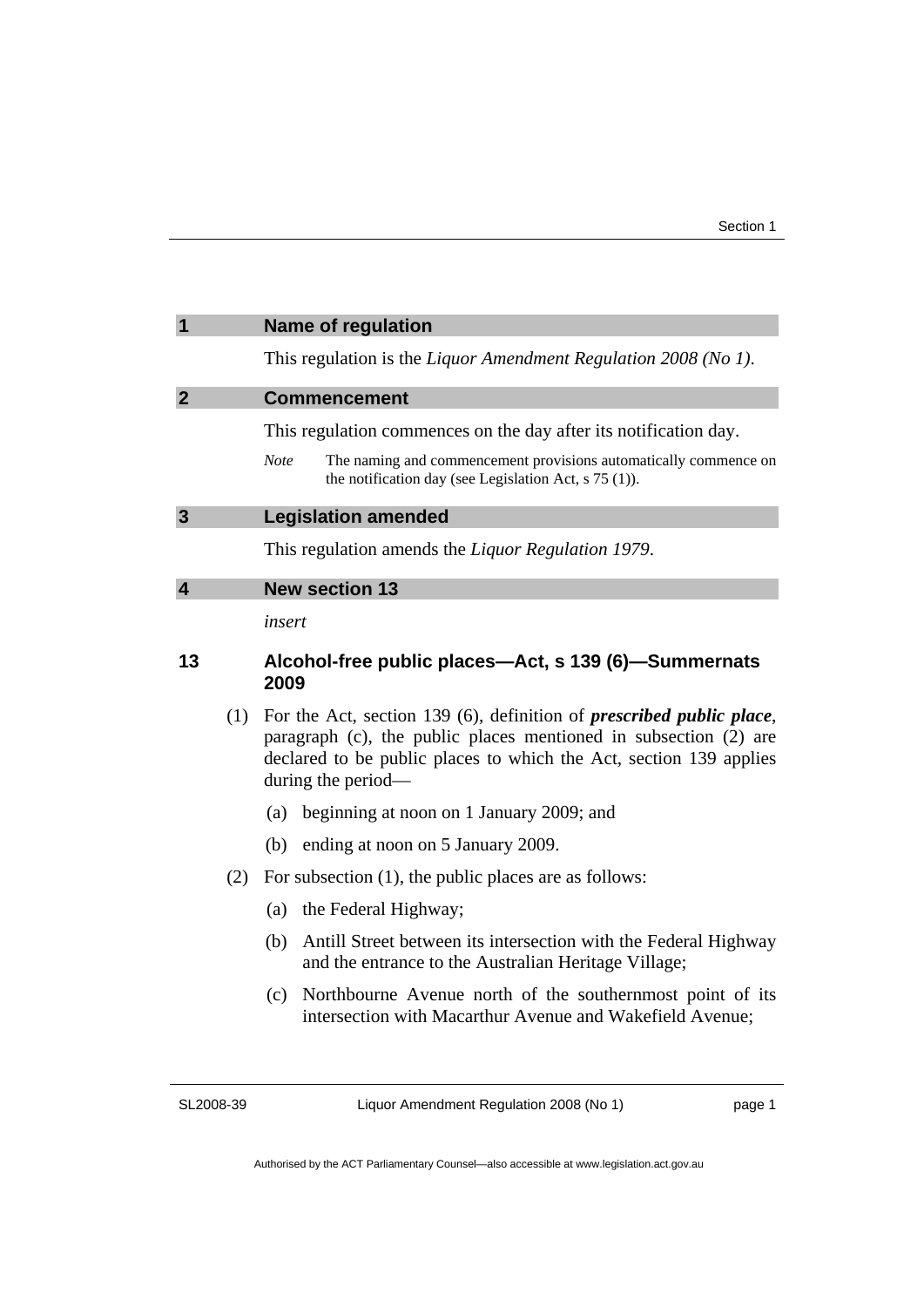- <span id="page-5-0"></span> (d) Flemington Road, Lyneham between its intersection with Northbourne Avenue and the northernmost point of its intersection with Randwick Road, Lyneham;
- (e) Stirling Avenue, Watson between its intersection with Northbourne Avenue and its intersection with Aspinall Street, Watson;
- (f) Aspinall Street, Watson;
- (g) Phillip Avenue between its intersection with Northbourne Avenue and its intersection with Innes Street, Watson;
- (h) Wells Station Road;
- (i) block 467 in the division of Gungahlin;
- (j) any unleased land adjoining a public place mentioned in paragraphs (a) to (i).
- (3) This section expires on 6 January 2009.

### **5 Further amendments, mentions of s 139 (5)**

*omit* 

```
s 139 (5)
```
*substitute* 

s 139 (6)

*in* 

- section 11 heading
- section 11A heading
- section 12 heading

page 2 Liquor Amendment Regulation 2008 (No 1)

SL2008-39